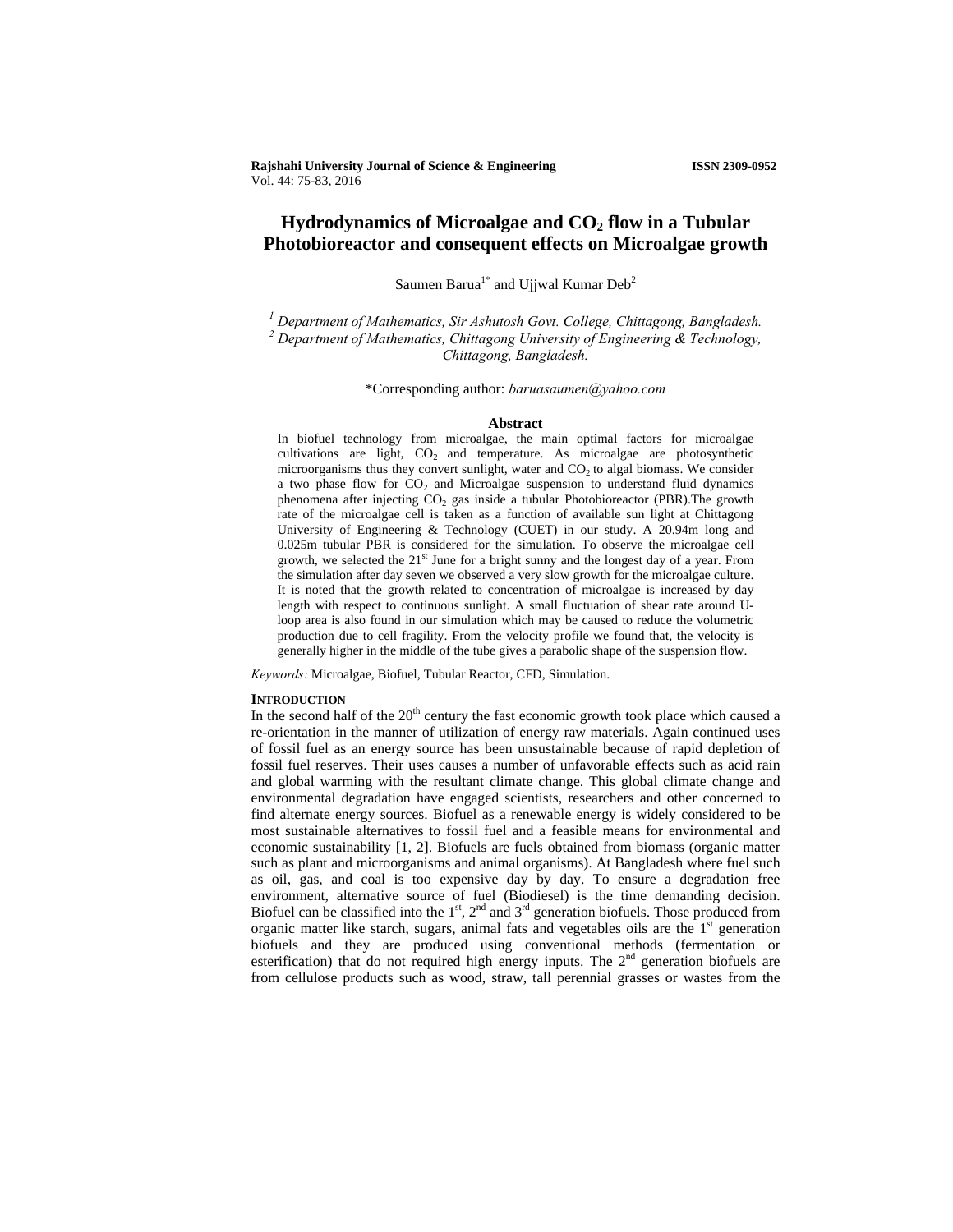wood processing industry. Using Hydrogen as the primary source of energy, the 3<sup>rd</sup> generation biofuels are microorganisms (yeast, fungi) biofuels and algae-based fuels like vegetable oils, bio-oil, jet-fuels, biohydrogen, biodiesel, renewable diesel and many others. Now Microalgae is the main raw material from which such biofuels can be produced at high efficiency levels and at low investment. The  $1<sup>st</sup>$  and  $2<sup>nd</sup>$  generation biofuel have several drawbacks. In  $1<sup>st</sup>$  generation biofuel potatoes, sugar cane, soybean and rapeseed are used as raw material, shows that if too much fuel is produced from these may increase food price drastically. On the other hand  $2<sup>nd</sup>$  generation biofuel still not popular due to the high cost of production. At present algae as a raw material  $3<sup>rd</sup>$ generation biofuel is cost effective and provides a relatively high yield of biofuel. They are undoubtedly not a burden on the environment and that they are biodegradable [2, 3].

Microalgae are photosynthetic microorganisms that convert sunlight, water and carbon dioxide to algal biomass [4]. It is estimated that there are around 50,000 species of algae in the world and out of this only 30,000 algal species have been identified and examined so far. They live in all geographic zones in the world, but are the most populous in the northern hemisphere. Here their annual production amounts to about 1.5 million tons. The Green algae, containing green chlorophyll, yellow xanthophyll and orange carotene; red seaweeds, with red brown algae, whose pigment corpuscles are filled with brown fucoxanthin, next to chlorophyll and xanthophyll are the most frequently gathered and used algae. Microalgae occur in all ecosystem not only aquatic but also in soil ecosystems and are characterized by being adapted to living in a highly broad spectrum of environmental conditions [2]. Other benefits from microalgae include they can be used as a healthy food, as producers of useful compounds, biofilters to remove nutrients and other pollutants from wastewaters and as indicators for environmental changes [5]. Microalgae can be grown with minimal inputs including the land, sunlight, water, some macro- and micro-nutrients and carbon dioxide  $(CO<sub>2</sub>)$ . The land need not be fertile, productive land; the ability to grow algae in wasteland regions means that the technology does not compete directly with food cropping. Similarly, low quality water is also applicable. The commercial-scale production of algal biofuels is a major challenge. Most of the currently used harvesting techniques have several drawbacks, such as high cost, non-feasibility of scale-up or flocculants toxicity, which impact the cost and quality of products. Substantial amounts of research and development initiatives are needed to develop a cost and energyeffective process for the dewatering of algae since harvesting cost may itself contribute up to one-third of the biomass production cost [6].

Microalgae can be grown in suspension or attached on solid surface. Each system has its own advantages and disadvantages. Currently, suspend-based open ponds and enclosed photobioreactors are commonly used for algal-biofuel production. In general, an open pond is simply a series of outdoor "raceways," while a photobioreactor is sophisticated reactor design that can be placed indoors (greenhouse) or outdoors. The success of mass production of microalgae for biodiesel depends on the design and performance of the PBRs. If we consider economic factors, only PBR systems are now widely recognized for mass production aside from raceway ponds. Tubular Photo-bioreactors (PBR) are widely known as the most efficient choice compared with other closed methods including annular, flat plate, spiral, helical, torus, stirred tank, vertical column, plastic bags etc. of outdoor microalgae cultivation because of its wide illumination area for light penetration inside the culture, fairly good biomass productivity and relatively cheaper maintenance cost [7].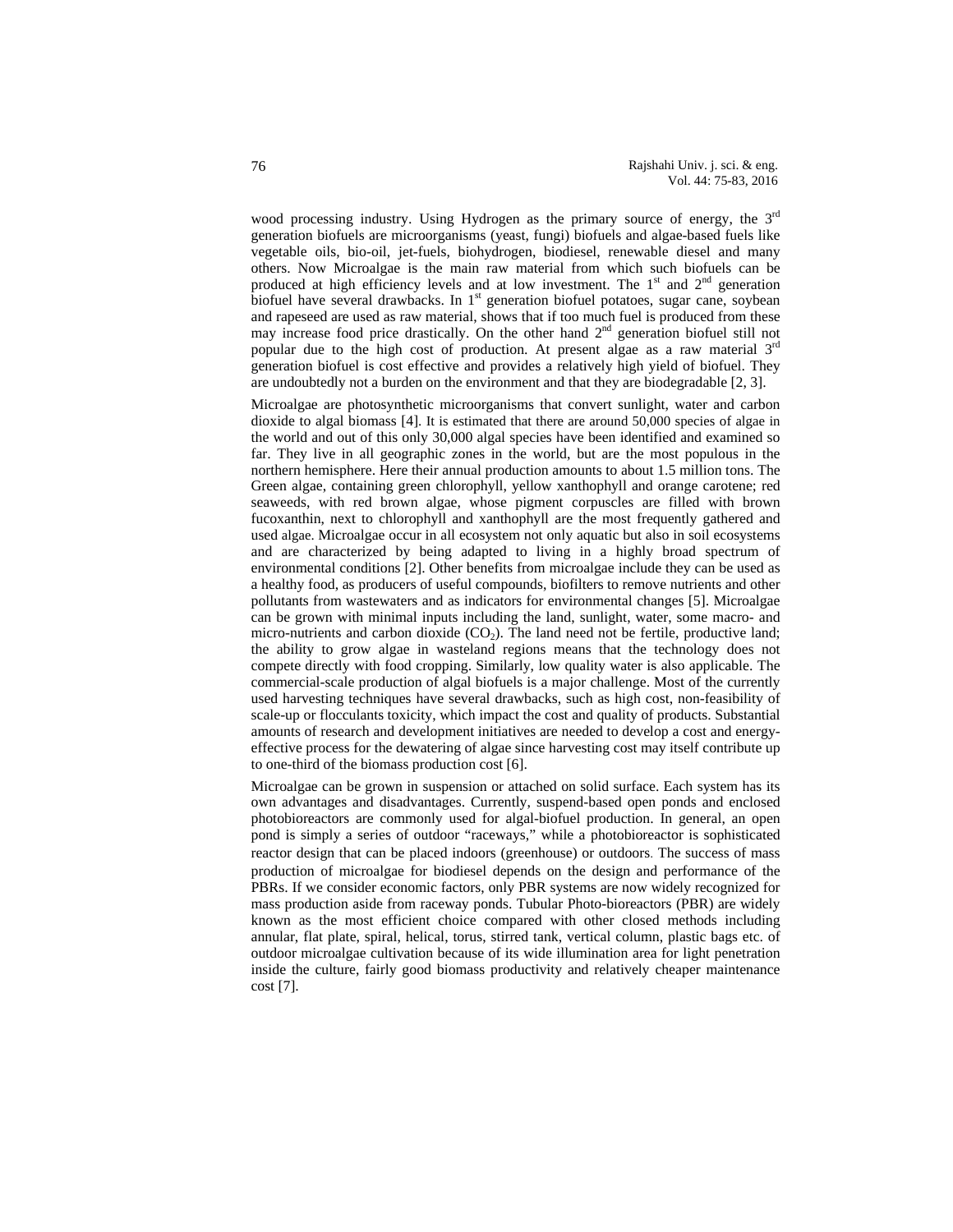Hydrodynamics of Microalgae and  $CO<sub>2</sub>$  flow in a Tubular Photobioreactor and consequent effects on  $77$ Microalgae growth

The main optimal factors for microalgae cultivations are light,  $CO<sub>2</sub>$  temperature and pH. The algal culture system can be illuminated by the solar light, artificial light or both. In outdoor cultivation since the ultimate source of light is the sun, which cannot be controlled; so studies on the optimization of light for PBRs are usually done indoors with artificial illumination. Using artificial light successfully for photosynthesis, photons with wavelengths between 600nm and 700nm must be generated. Temperature also plays a vital role in microalgae cultivation. The optimal temperature for microalgae cultures is generally between 20˚C and 24˚C, although this may vary with the species and composition of the culture medium. Microalgae have different growth pH requirements too and the pH range for most cultured algal species is between 7 and 9, with an optimum range of 8.2–8.7. Among the four prime factors,  $CO<sub>2</sub>$  is the main factors for microalgae production because  $CO<sub>2</sub>$  is the main carbon source for photosynthetic culture of microalgae. Since algae live on a high concentration of carbon dioxide, nitrogen dioxide (NO2), greenhouse gases (GHG) and pollutants in the atmosphere from different sources will be the algal nutrients  $[5, 8]$ . During the cultivation time  $CO<sub>2</sub>$  is injected in the tubular PBR. But  $CO<sub>2</sub>$  creates bubbles inside the PBR which impacts flow patterns and ultimately microalgae production is affected, which is not negligible in the case of production processes. In this study, a two phase flow, which means to understand fluid dynamics phenomena after injecting the  $CO<sub>2</sub>$  gas in the tubular PBR together with microalgae suspension, is investigated. The consequent effects on the cell concentration due to the sunlight at CUET and some fluid dynamics phenomena including Share rate, Pressure and velocity profile are also investigated.

### **MATHEMATICAL MODEL**

In this study, an airlift driven horizontal loop tubular photobioreactor is considered. A uniform mixture of microalgae suspension and  $CO<sub>2</sub>$  were injected inside the tubular photobioreactor. This mixture is considered as an incompressible two phase Newtonian fluid and the flow problem is assumed to be laminar in our simulation.

## **I COMPUTATIONAL DOMAIN AND MESH DESIGN**

The photobioreactor considered in our study is showed in the Figure 1 with radius of 0.025 m and length of 20.94m. The surface area and volume of the photobioreactor are  $3.279$ m<sup>2</sup> and  $0.04043$ m<sup>3</sup> respectively. A coarse mesh design is considered for our simulation with 1, 25,691 elements and 10, 55,747 degrees of freedom.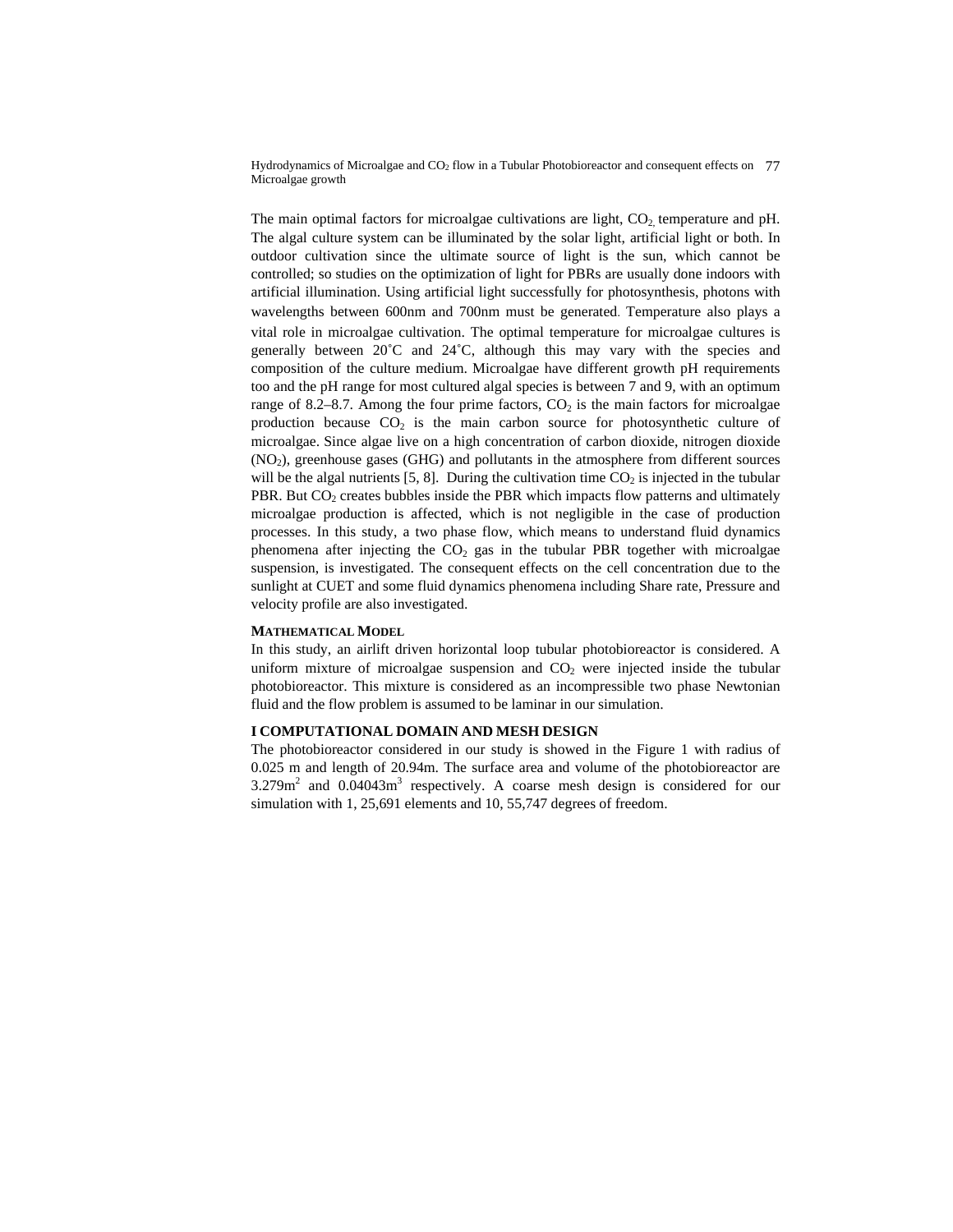

Figure 1: Computational domain and mesh design for horizontal loop tubular photobioreactor.

## **II GOVERNING EQUATIONS**

We consider the mixture between the microalgae suspension and  $CO<sub>2</sub>$  is uniform thus a two phase flow model for the mixture is reckoned which is incompressible Newtonian fluid. We also consider the flow problem is laminar. The governing equations for the flow are the continuity equation and the Navier-Stokes equations as follows:

$$
\nabla \cdot \vec{u} = 0
$$
\n
$$
\rho \frac{\partial \vec{u}}{\partial t} + \rho (\vec{u} \cdot \nabla) \vec{u} = \nabla \cdot [-pI + \eta(t) (\nabla \vec{u} + (\nabla \vec{u})^T)] + \rho \vec{g} + \vec{F}_{st}
$$
\n(2)

where  $\vec{u}$  denotes the velocity of the mixture,  $\rho$  and  $\eta$  are its density and viscosity respectively, p is the pressure,  $\vec{g}$  is the gravity, *I* is the identity matrix and  $\vec{F}_{st}$  is the surface tension force. The separation of the two-phase flow is described by the Cahn-Hilliard advection-diffusion equation [10]:

$$
\frac{\partial \phi}{\partial t} + u \cdot \nabla \phi = \nabla \cdot \frac{\gamma \lambda}{e_p^2} \nabla f \tag{3}
$$

where  $\varphi$  is the dimensionless phase field variable,  $e_p$  is a parameter controlling interface thickness,  $\gamma$  is the mobility,  $\lambda$  he mixing energy density. The function  $f$  is given by following equations: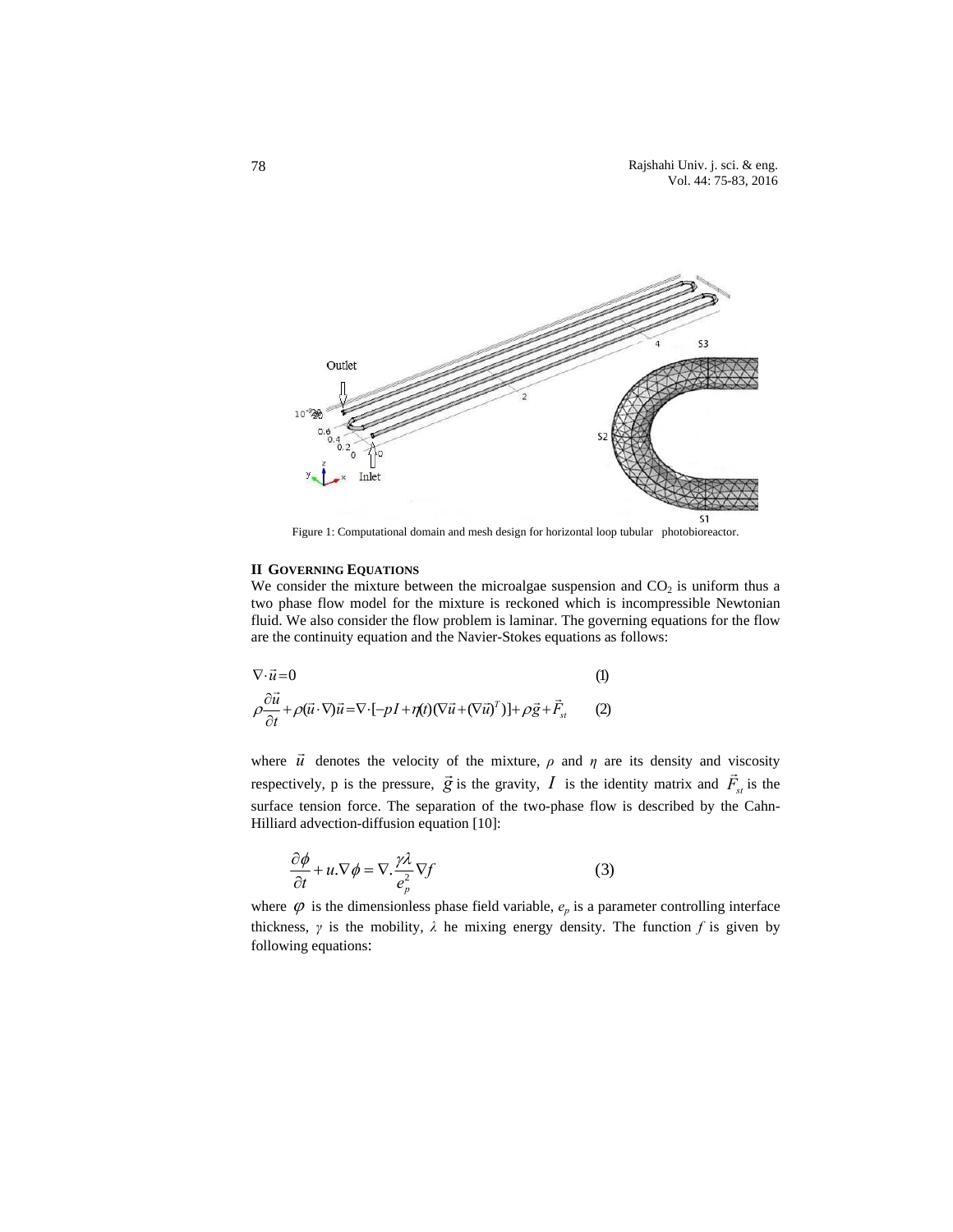Hydrodynamics of Microalgae and  $CO<sub>2</sub>$  flow in a Tubular Photobioreactor and consequent effects on  $79$ Microalgae growth

$$
f = -\nabla \cdot e_p^2 \nabla \varphi + (\varphi^2 - 1)\varphi + \frac{e_p^2}{\lambda} \frac{\partial \psi}{\partial \varphi}
$$
 (4)

$$
\lambda = \frac{3e_p \sigma}{\sqrt{8}}
$$
 (5)

$$
\gamma = \chi e_p^2 \tag{6}
$$

where the term  $\partial \psi$  denotes the phi-derivative of external free energy,  $\sigma$  is the surface  $\partial \varphi$ 

tension coefficient and  $\chi$  is the mobility tuning parameter. The density and viscosity of the mixture are functions of volume fraction of microalgae suspension  $V_l$ . The volume fraction of microalgae suspension is  $V_1 = (1 + \varphi)/2$  and the volume fraction of CO<sub>2</sub> gas is  $V_g = (1 - \varphi)/2$ . For the two phase flow model, the density and viscosity are defined to vary smoothly over the interface according to

$$
\rho = \rho_g + (\rho_l - \rho_g) V_l \tag{7}
$$

$$
\eta = \eta_g + (\eta_l - \eta_g)V_l
$$
\n(8)

In the equations above subscripts  $l$  and  $g$  are used for the algae suspension and  $CO<sub>2</sub>$  gas, respectively. The surface tension force in (2) is defined as

$$
\vec{F}_{st} = G \nabla \phi \tag{9}
$$

where *G* is the chemical potential  $(Jm^{-3})$  given by

$$
G = \frac{\lambda f}{e_p^2} \tag{10}
$$

The viscosity  $\eta_l$  in (8) is given by  $\eta_l = \eta_0 \eta_r(t)$ , where the relative viscosity ( $\eta_r$ ) to be a ratio between microalgae suspension viscosity( $\eta$ <sup>*l*</sup>) and water viscosity( $\eta$ <sup>o</sup><sub>0</sub>).Occurrence of microalgae cell proliferation changes the concentration and subsequently the viscosity of the algal suspension. A microalgae cell is assumed to be a small sphere in our study [10]. Then relative viscosity relating to concentration is determined by Einstein's relative viscosity equation as follows:

$$
\eta_r(t) = 1 + \varepsilon C(t) \tag{11}
$$

where  $\varepsilon$  is the Einstein's coefficient [11]. Based on the experimental data obtained by Hon-nami and Kunito  $[12]$ , the cell concentration  $C(t)$  in  $(11)$  depending on the growth rate  $\mu$  can be expressed by the following logistic function

$$
C(t) = C_0 + \frac{a}{1 + be^{-\mu t}}
$$
 (12)

where  $C_0$  is the initial concentration of the suspension and *a* and *b* are constant. As availability of light is an important limiting factor for biofuel production so we consider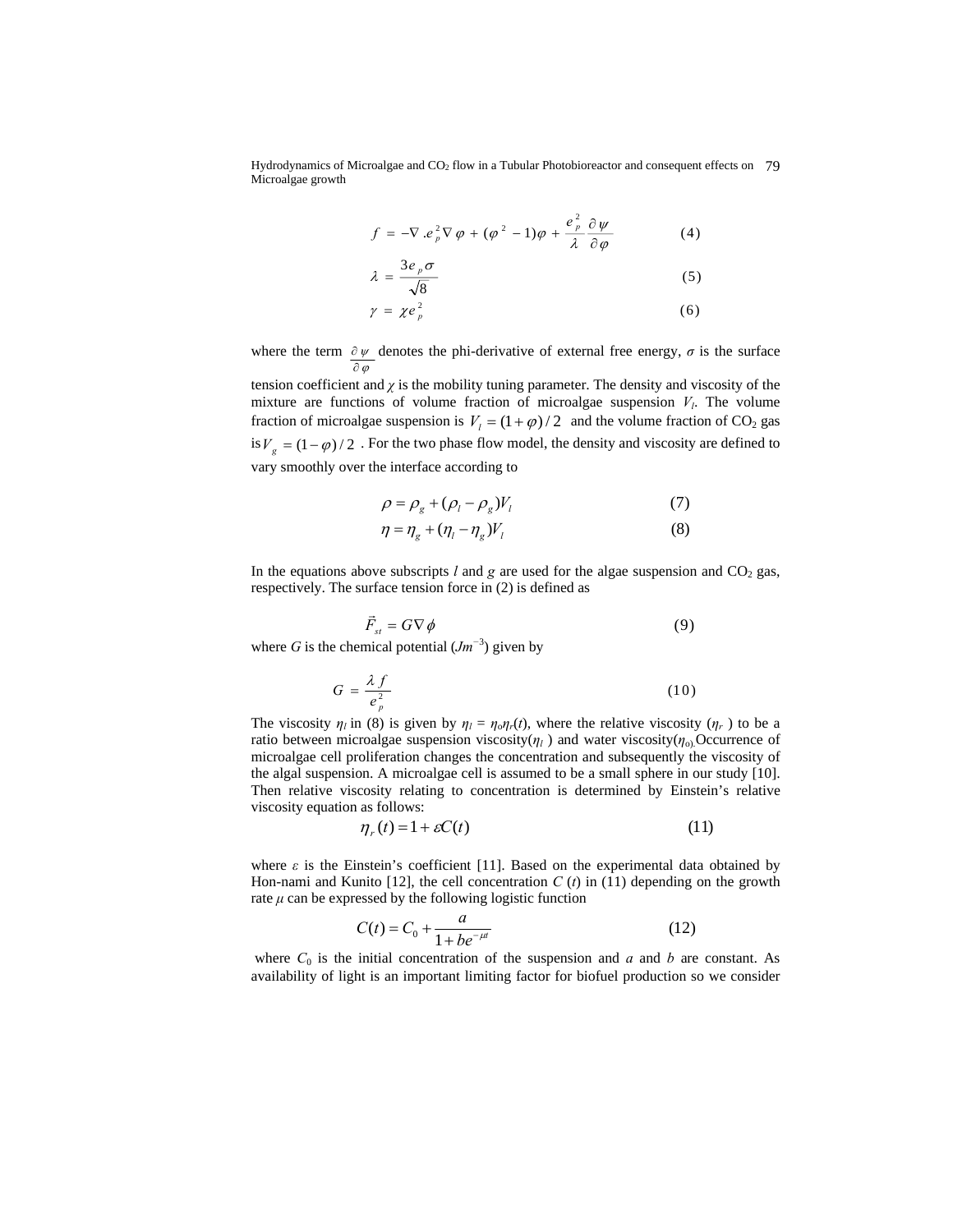the specific growth rate of microalgae depends on average light irradiance according to E. Molina's study [8] which is given by the following equation:

$$
\mu = \frac{\mu_{\text{max}} I_{av}}{I_k + I_{av}}
$$
\n(13)

where  $I_k$  is a constant depending upon microalgae culture condition and  $\mu_{max}$  is the maximum growth rate of microalgae. If we ignore the dynamical and physiological properties of algae cell, the average irradiance  $(I_{av})$  depends mainly on incident irradiance  $(I_0)$  available on the surface of the photobioreactor and is given by

$$
I_{av} = \frac{I_0}{DK_a C_0} \left[1 - e^{(-DK_a C_0)}\right]
$$
 (14)

where  $K_a$  is the extinction coefficient of the biomass,  $D = \frac{d}{\cos \theta}$ , *d* is the diameter of the

photobioreactor tube and  $\theta$  is the angle of incidence of direct radiation depending on a function of five parameters including the declination( $\delta$ ), solar hour (*sh*), geographic latitude ( $\psi$ ), surface slope ( $\beta$ ), and surface azimuth angle ( $\tau$ ), and the hour angle ( $\omega$ ) [13]

# $\cos \theta = \sin \delta \sin \psi \cos \beta - \sin \delta \cos \psi \sin \beta \cos \tau + \cos \delta \cos \psi \cos \beta \cos \omega +$  $\cos \delta \cos \psi \sin \beta \cos \tau \cos \omega + \cos \delta \sin \beta \sin \tau \sin \omega$  (15)

According to Grima et. al.'s study [8], we found that the horizontally placed tube absorbs higher irradiance with respect to change in solar hour. Thus, the surface slope *β* is set to zero degree, which provides the following simplest form of (15), i.e,

$$
\cos \theta = \sin \delta \sin \phi + \cos \delta \cos \psi \cos \omega \tag{16}
$$

where the declination  $\delta$  is defined by

$$
\delta = 23.45 \sin[\frac{360}{365}(284 + N)] \tag{17}
$$

where *N* is the day of the year [13]. To calculate an hour angle  $\omega$ , we follow the concept of Duffie and Beckman [13]. They considered that the angular displacement is 15 degree per hour for earth rotation from east to west, and the value is negative for morning hours and positive for afternoon hours. Thus an hour angle *ω* can be determined by

$$
\omega = 15(sh - 12) \tag{18}
$$

In our simulation the geographical location for the Tubular photobioreactor is Chittagong University of Engineering and Technology, Chittagong, Bangladesh where the value for the geographical latitude  $\psi$  is 22°27′50″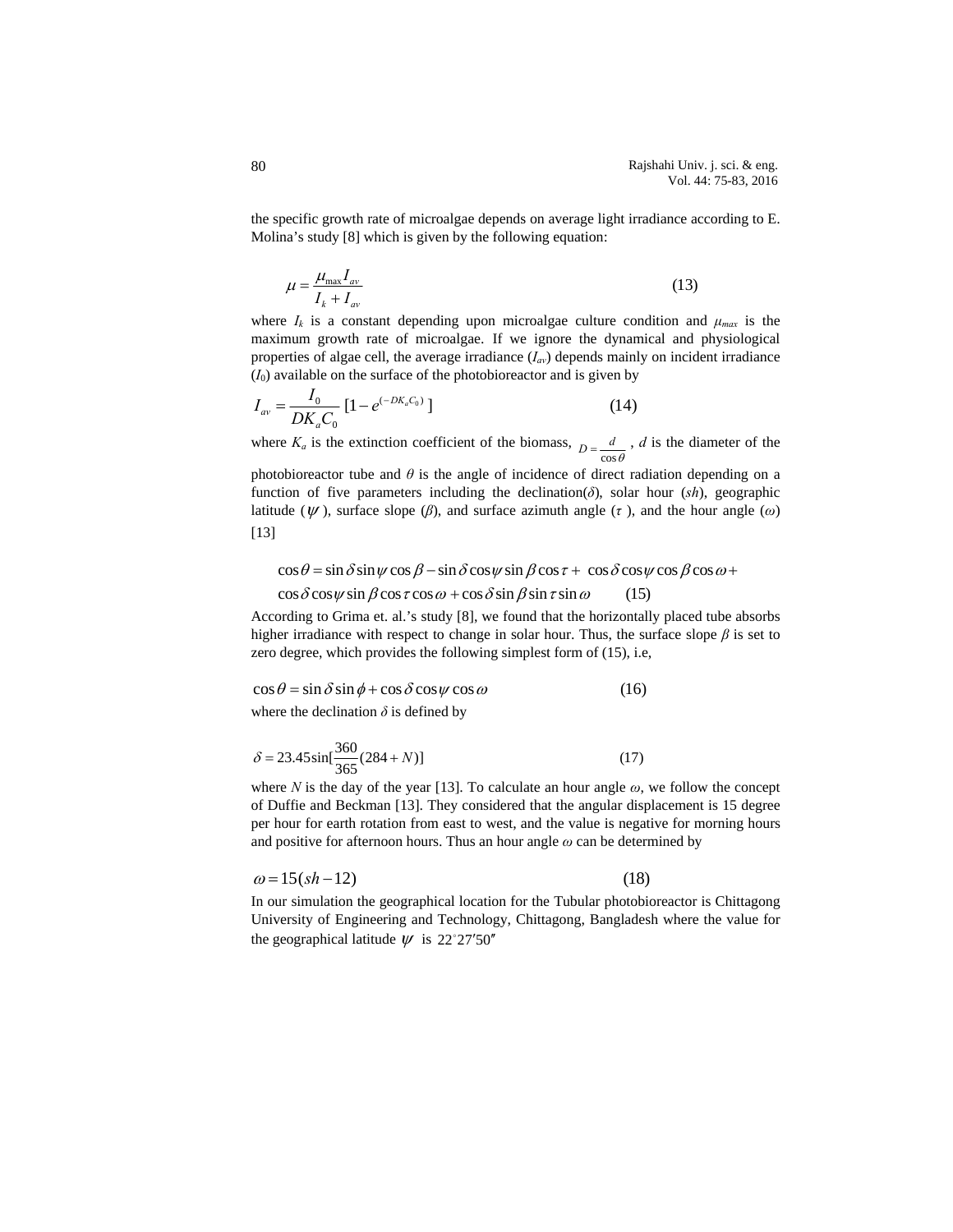Hydrodynamics of Microalgae and  $CO<sub>2</sub>$  flow in a Tubular Photobioreactor and consequent effects on  $81$ Microalgae growth

## **III BOUNDARY AND INITIAL CONDITIONS**

In this simulation the inlet initial velocity for  $CO_2$  is  $0.5 \text{ms}^{-1}$  and the fluid flow is uniform. The volume frictions of  $CO<sub>2</sub>$  and microalgae suspension are 0.05 and 0.95. Also we considered no-slip boundary condition on the wall i.e.  $\vec{u} = 0$  and zero normal stress at the outlet of the domain which are given by

 $[-pI + \eta(t)(\nabla \vec{u} + (\nabla \vec{u})^T)]n = o$ 

## **NUMERICAL RESULTS**

In our study, COMSOL Multiphysics has been used to run simulation. The simulation is carried out on the seventh day of culture. The model parameter Maximum growth rate (  $\mu_{\text{max}}$  )=0.0000175s<sup>-1</sup>, Constant(  $I_k$ )=114.67 $\mu$ molm<sup>-2</sup>s<sup>-1</sup>, Incident Irradiance(  $I_0$ )= 1630  $\mu$ molm<sup>-2</sup>s<sup>-1</sup>, Einstein co-efficient( $\varepsilon$ ) = 2500m<sup>3</sup>kg<sup>-1</sup>, Initial concentration( $C_o$ )=0.55kgm<sup>-</sup> <sup>3</sup>,Constant(*a*)=1 Constant(*b*)=200, Extinction coefficient( $K_a$ )= 36.9 m<sup>2</sup>kg<sup>-1</sup>, CO<sub>2</sub> viscosity(  $\eta_{g} = 0.000625$  Pa·s<sub>i</sub> Water viscosity(  $\eta_{0} = 0.001$  Pa·s, CO<sub>2</sub> density(  $\rho_c$ )= 0.001799kgm<sup>-3</sup>,Microalgae density $(\rho_m)$  = 1020 kgm<sup>-3</sup>. Day of the year *N)*=172,Phiderivative of external free energy( $\frac{\partial f}{\partial \phi}$ )=0.01



Figure-2: Velocity magnitude of the three cross section of the second U-loop area

Figure-2 represent the velocity magnitude of the two-phase flow along three crosssections the second U-loop of the tubular photobioreactor and at which are the beginning (S1), the middle (S2) and the end (S3) respectively. The results show that the velocity magnitude is generally high at the middle of the tube. Comparing the magnitude of the velocity on the three planes, it is found that there is no significant different in the velocity magnitude. The highest flow speed at the middle plane (S2) of the second U-loop is higher. It is 0*.*9326 *ms<sup>−</sup>*<sup>1</sup> whereas 0.9301 *ms<sup>−</sup>*<sup>1</sup> in the beginning (S1) and end (S3) of the U loop.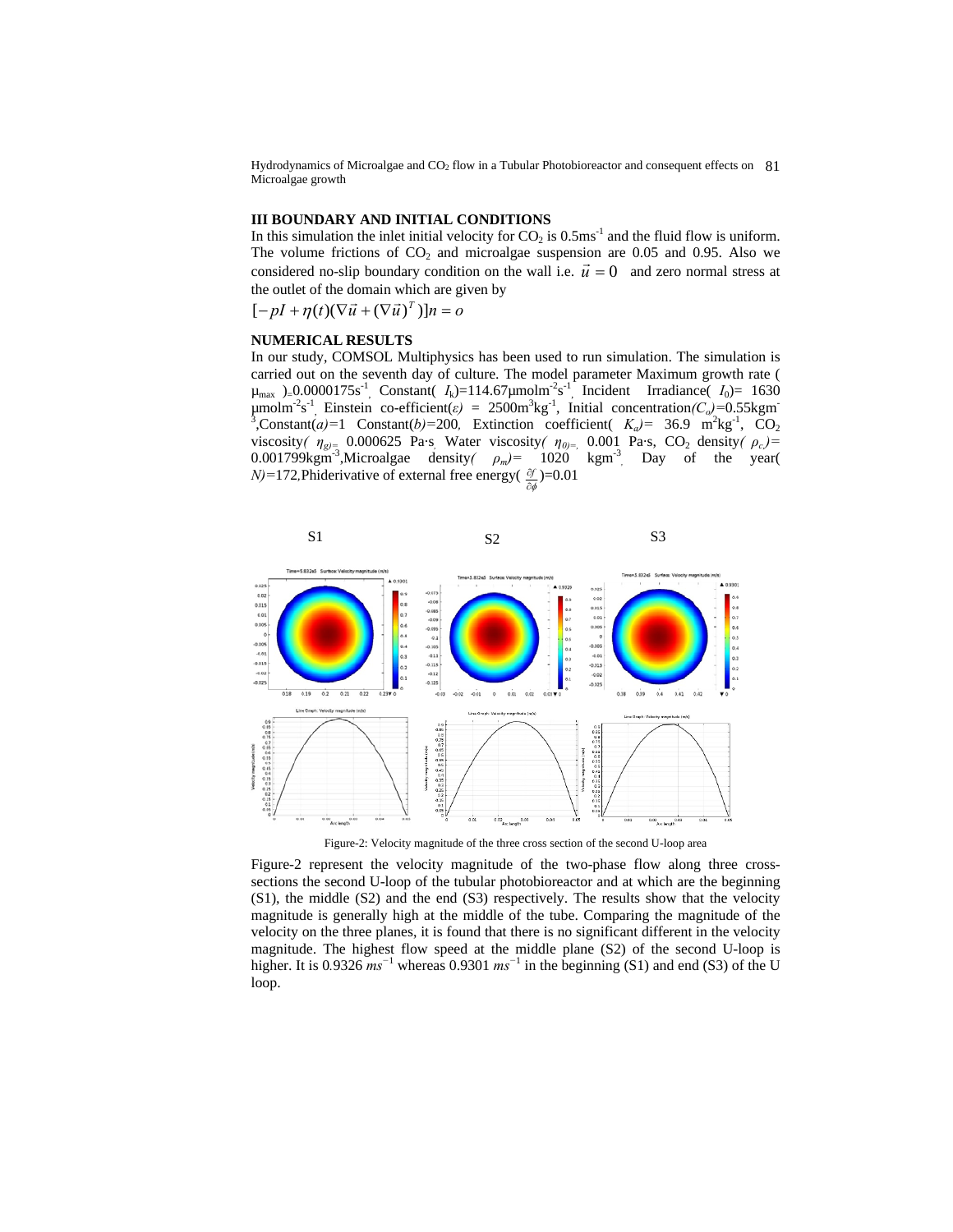

Figure-3: Shear rate distribution along the entire computational domain.

We know that while fluid moves inside the tube, the movement of fluid receives the shear stress in the wall of the domain. In order to understand the movement of fluid inside the tube, we study the shear rate distribution for the straight and the U-loop portion of the computational domain. Figure-3 demonstrate the shear rate distribution for the entire domain. We observed that the shear rate is uniform in the straight portion and it fluctuates positively in the curved (U- loop) area. In figure-4 we observed a uniform pressure drop from the inlet to the outlet in the entire computational domain.





A graph of cell concentration against time is represented in Figure-5. The cell concentration of microalgae culture on the seventh day from morning (06:00) to the evening (18:00) increases about 0.013 kg/m<sup>3</sup> which is very slow. We can interpret from this result that the growth related to concentration of microalgae is not fixed but increased with day length with respect to continuous light.